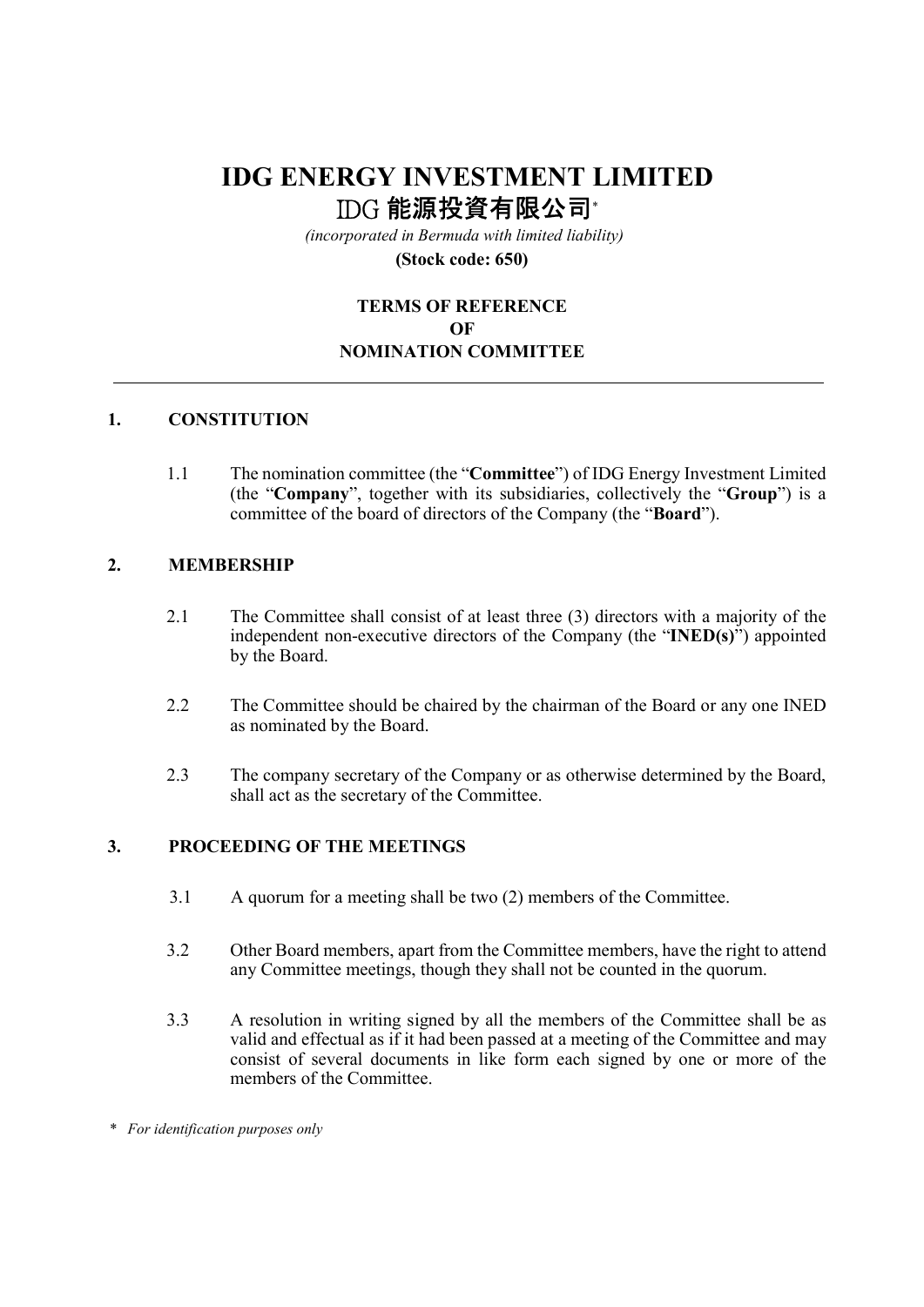3.4 Proceedings of meetings of the Committee shall be governed by the provisions of the bye-laws of the Company.

### 4. FREQUENCY OF MEETINGS

 4.1 The Committee shall meet at least once every year and the Board or the Committee members may call any meetings at any time when necessary.

#### 5. AUTHORITY

The Committee is authorized by the Board:

- 5.1 to seek any necessary information which is within the Committee's scope of duties from the Board and employees;
- 5.2 to obtain sufficient resources to perform its duties, including the resources for seeking independent professional advice, and to secure the attendance of outsiders with relevant experience and expertise if it considers necessary;
- 5.3 to determine the policy for the nomination of directors of the Company;
- 5.4 to delegate its authority and duties to sub-committees, or individual members of the Committee, as it deems appropriate;
- 5.5 to do any such things to enable the Committee to perform its authority and duties conferred on it by the Board; and
- 5.6 to conform to any requirement, direction, and regulation that may from time to time be prescribed by the Board or contained in the constitution of the Company or imposed by legislation.

#### 6. DUTIES, ROLES AND FUNCTIONS

(a) to review the structure, size, composition (including the skills, knowledge and experience) and diversity (including without limitation, gender, age, cultural and educational background, ethnicity, professional experience, skills, knowledge and length of service) of the Board at least annually and make recommendation on any proposed changes to the Board to complement the Company's corporate strategy;